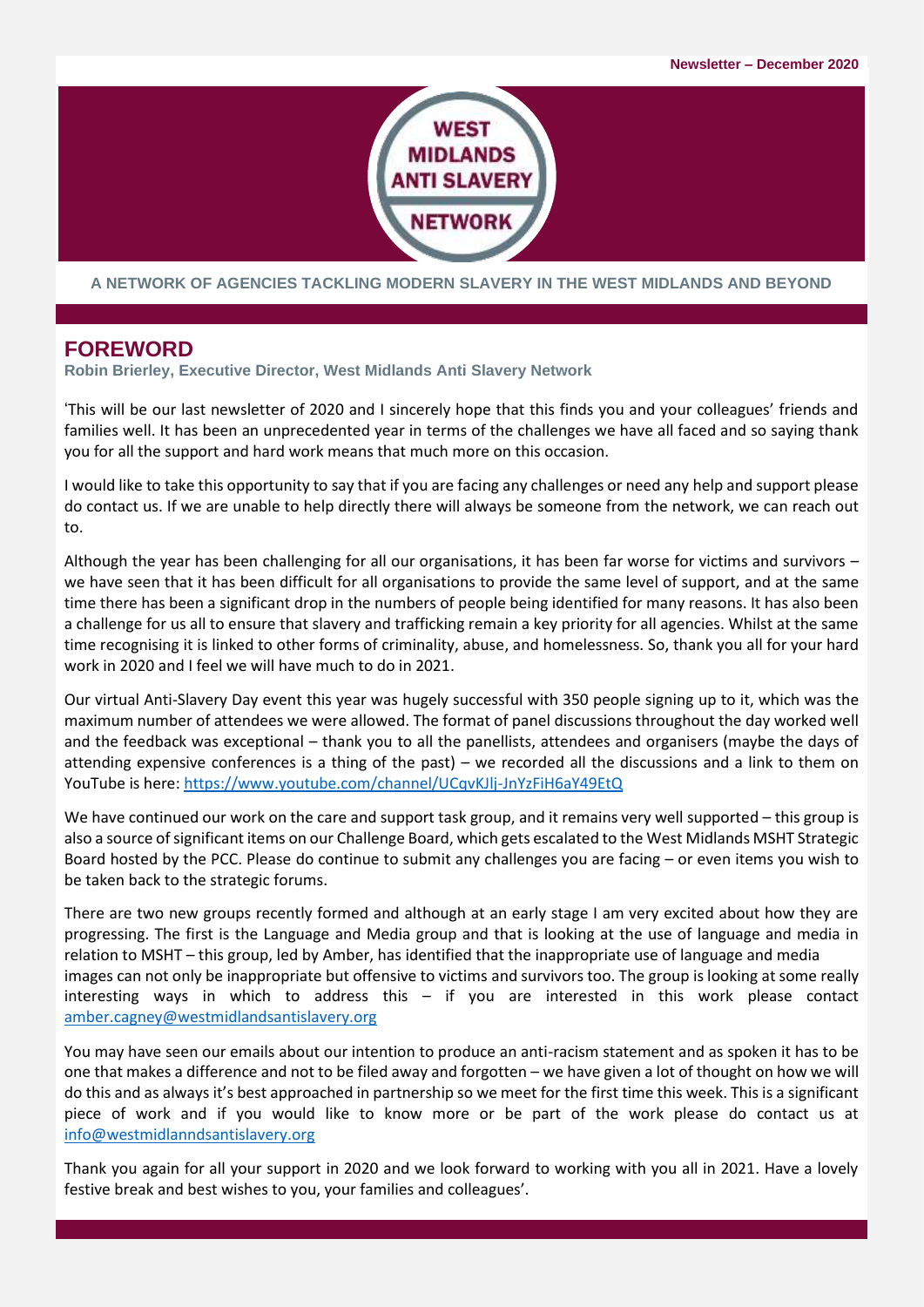### **SAFEPLACE UPDATE**

**Hebe Lawson, Advice & Advocacy Coordinator, West Midlands Anti Slavery Network**

SafePlace is open and continues to provide service users with accommodation, advice and advocacy and health and wellbeing support throughout the second COVID-19 lockdown.

Since reopening in July, we have supported eight survivors of human trafficking or modern slavery. These service users have all been unique in their needs and experiences, yet one thing many have enjoyed is gardening. The SafePlace garden has had a complete revamp and it is looking fantastic! We have added plants and home comforts like blankets and cushions to SafePlace to make the house feel more homely for service users. We have received a variety of donations in the past few months and we would love to take this opportunity to acknowledge the generosity of these donor organisations.

SafePlace received two generous donations of books, clothes, food, and towels from Sifa Fireside. We also received two curated collections of books from the Library of Birmingham, one of English books and one of foreign language books. In addition, we received a fantastic donation of bibles from Birmingham City Mission, and a brilliant donation of food and toiletries from Vineyard Church. Finally, SafePlace received a luxurious donation of slavery free chocolate bars from Tony's Chocolonely.



All of these donations allow SafePlace to offer a high standard of culturally aware and survivor centred support, so thank you!

## **INTRODUCING DAVID WILSON**



Although we sadly say goodbye to our previous POC, Jason Grove, we are delighted to welcome David Wilson as the new Regional MS & OIC Coordinator for the West Midlands Regional Crime Unit.

David retired from his role as DI in Force Intel at West Midlands Police in 2017 and has for the past 3 ½ years worked for CGI, working on the Police National Database. During this time he put together the Organised Crime Group Management training package and delivered it nationally to PSNI, Police Scotland, Met, Merseyside and more.

David also assisted on a variety of intelligence-based contracts for the Government, including:

- ➢ National Communications Data Service
- ➢ Airport Pass holders Information Distribution (developed around risk-evaluations within airports through staff compromise)
- ➢ Organised Crime Mapping via the PND

Despite his achievements working for CGI, David says that he is very happy to be back in law enforcement and is looking forward to getting involved and driving business.

There is no doubt that David's eclectic experience in crime control will serve us all well in the coming months as we continue to tackle the issue of modern slavery with the added challenges brought by the pandemic. Please join us in giving David a warm welcome to the network.

You can contact David using the details below: E: [d.wilson@west-midlands.pnn.police.uk](about:blank) T: 07974 484088

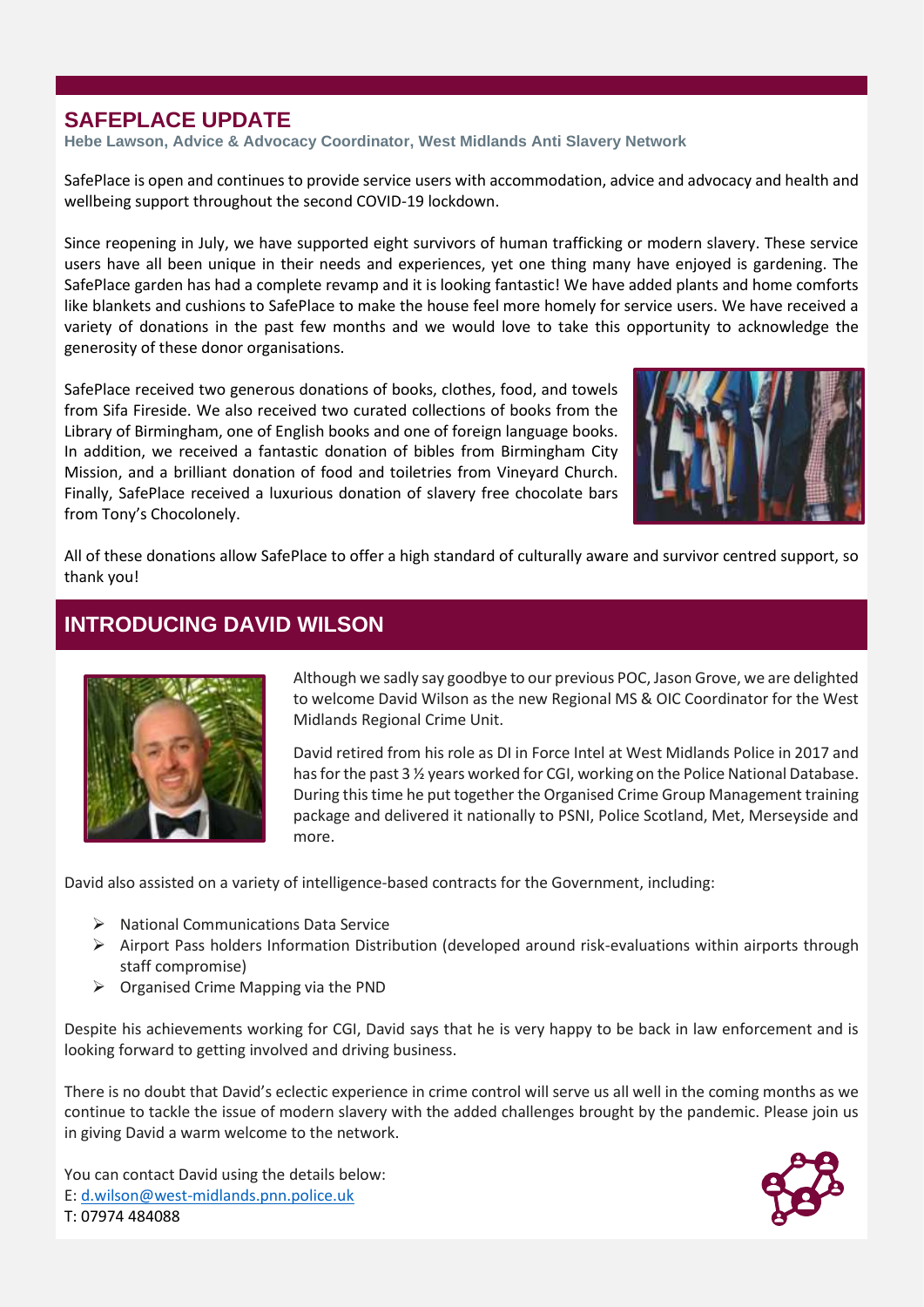### **A REQUEST FROM THE SALVATION ARMY**

**Kathy Betteridge, Director of Anti-Trafficking & Modern Slavery, The Salvation Army**

We have noticed that many organisations signposting people to help for victims of modern slavery and human trafficking on their websites and other communications, have still not updated The Salvation Army's referral helpline number to the new 0800 number, or in many cases do not include The Salvation Army's information at all. This includes local partnerships where The Salvation Army is listed as a partner.

Could you please check what information is being published on your organisation's website and include the correct details about how to refer people to our service? We would be very grateful if you could cascade this request to everyone in your internal networks as well to ask them to do the same.

Ideally, we would like organisations to include the following wording:

**If you suspect that you or someone you have come across may be an adult victim of modern slavery and in need of help, please contact The Salvation Army's confidential and anonymous referral helpline on 0800 808 3733 – available 365 days a year, 24/7 with interpretation services where needed.**



#### **UNDERSTANDING HOMELESSNESS**

**Homeless Link**

homeless lin

As you will already be aware, homelessness continues to be a pervasive issue, particularly during the pandemic and despite the government's efforts to house those affected during the first national lockdown.

Homeless Link is working within the homeless sector to make services better, and with the government to improve the policies that affect people experiencing homelessness even during this most difficult time.

Most recently they have published the below which may be of interest:

- [How we talk about homelessness matters](https://www.homeless.org.uk/connect/blogs/2020/oct/29/how-we-talk-about-homelessness-matters-%E2%80%93-explore-how-framing-can-help-us) containing useful links and workshop details on the rhetoric surrounding homelessness
- ['Everyone In 2' essential to protect people sleeping rough during lockdown](https://www.homeless.org.uk/connect/blogs/2020/nov/02/everyone-in-2-essential-to-protect-people-sleeping-rough-during-lockdown) exploring the government response to homelessness during the pandemic



If you have any questions about, or would like to contribute to the WMASN newsletter, please contact [donna.pryor@westmidlandsantislavery.org](about:blank)